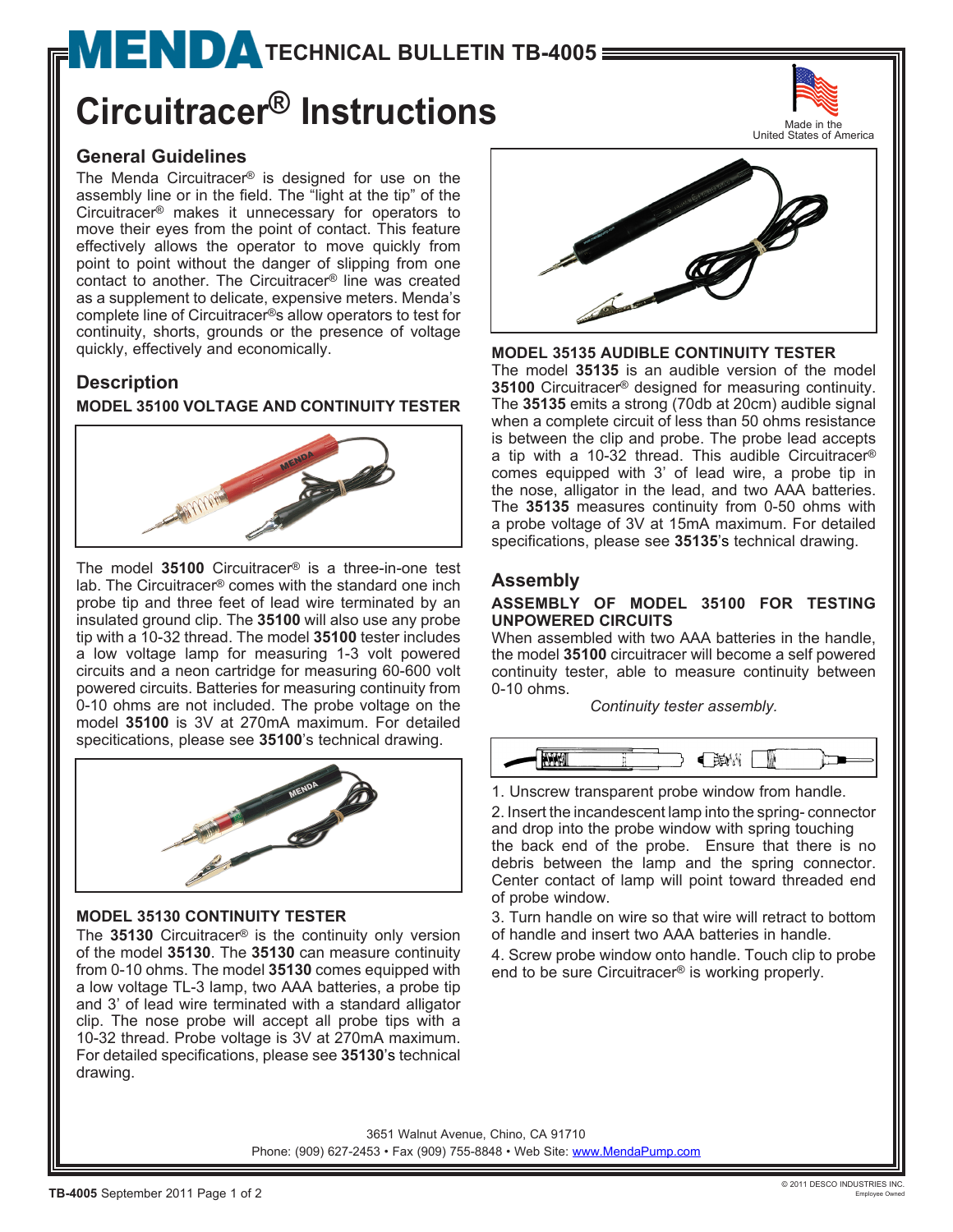#### **ASSEMBLY OF MODEL 35100 FOR TESTING POWERED CIRCUITS**

When assembled without batteries, the model 35100 circuitracer can be used to test powered circuits.



*Assembly for testing 1-3 volt circuits.*

- 1. Unscrew transparent probe window from handle.
- 2. Insert the incandescent lamp into the spring-connector and drop into the probe window with spring touching the back end of the probe. Center contact of lamp will point toward threaded end of probe window.
- 3. Push the lead wire and pull down slightly until three pointed washer rests on ledge inside of handle. Hold tension on back of lead wire with hand as illustrated above to keep assembly in place.
- 4. Screw transparent probe window back on handle so that the center contact of lamp makes contact with lead wire.
- 5. Test lamp by applying correct supply voltage across clip and probe before starting circuit testing.



*Assembly for testing 60-600 volt circuits.*

- 1. Unscrew transparent probe window from handle.
- 2. Insert the neon lamp into the probe window so that one contact rests against the back end of the probe.
- 3. Push the lead wire and pull down slightly until the three pointed washer rests on ledge inside of the handle. Hold tension on back of lead wire with hand as illustrated above to keep assembly in place.
- 4. Screw transparent probe window back on handle so that the contact of neon lamp makes contact with lead wire.
- 5. Test lamp by applying a supply voltage in excess of 60 volts across clip and probe before starting circuit testing.

#### **ASSEMBLY OF MODELS 35130, AND 35135**

Models **35130** and **35135** are powered by 2 AAA batteries. They are designed to test continuity on unpowered circuits.



- 1. Unscrew probe assembly.
- 2. Insert battery(s) into handle so that positive end of battery(s) points towards probe window.
- 3. Screw probe window onto handle. Touch clip to probe end to be sure circuitracer is working properly.

#### **Troubleshooting Tip:**

Please check to verify the battery is working. If the battery is working properly, please check the transparent probe window. If there is debris or small particles it may interfere with the connection. Use compressed air to blow any debris or particles off the transparent probe window. You can then replace the battery back in and test the circuitracer again.

#### **Limited Warranty**

Menda expressly warrants that for a period of one (1) year from the date of purchase, Menda Circuitracer® units will be free of defects in material (parts) and workmanship (labor). Within the warranty period, the product will be tested, repaired, or replaced at Menda's option, free of charge. Call our Customer Service Department at 909-627-2453 for a Return Material Authorization (RMA) and proper shipping instructions and address. Include a copy of your original packing slip, invoice, or other proof of purchase date. Any unit under warranty should be shipped prepaid to the Menda factory. Warranty repairs will take approximately two weeks.

If your unit is out of warranty, call Customer Service at 909-627-2453 for a Return Material Authorization (RMA) and proper shipping instructions and address. Menda will quote repair charges necessary to bring your unit up to factory standards.

#### **Warranty Exclusions**

THE FOREGOING EXPRESS WARRANTY IS MADE IN LIEU OF ALL OTHER PRODUCT WARRANTIES, EXPRESSED AND IMPLIED, INCLUDING MERCHANTABILITY AND FITNESS FOR A PARTICULAR PURPOSE WHICH ARE SPECIFICALLY DISCLAIMED. The express warranty will not apply to defects or damage due to accidents, neglect, misuse, alterations, operator error, or failure to properly maintain, clean or repair products.

#### **Limit of Liability**

In no event will Menda or any seller be responsible or liable for any injury, loss or damage, direct or consequential, arising out of the use of or the inability to use the product. Before using, users shall determine the suitability of the product for their intended use, and users assume all risk and liability whatsoever in connection therewith.

3651 Walnut Avenue, Chino, CA 91710 Phone: (909) 627-2453 • Fax (909) 755-8848 • Web Site: [www.MendaPump.com](http://www.mendapump.com)